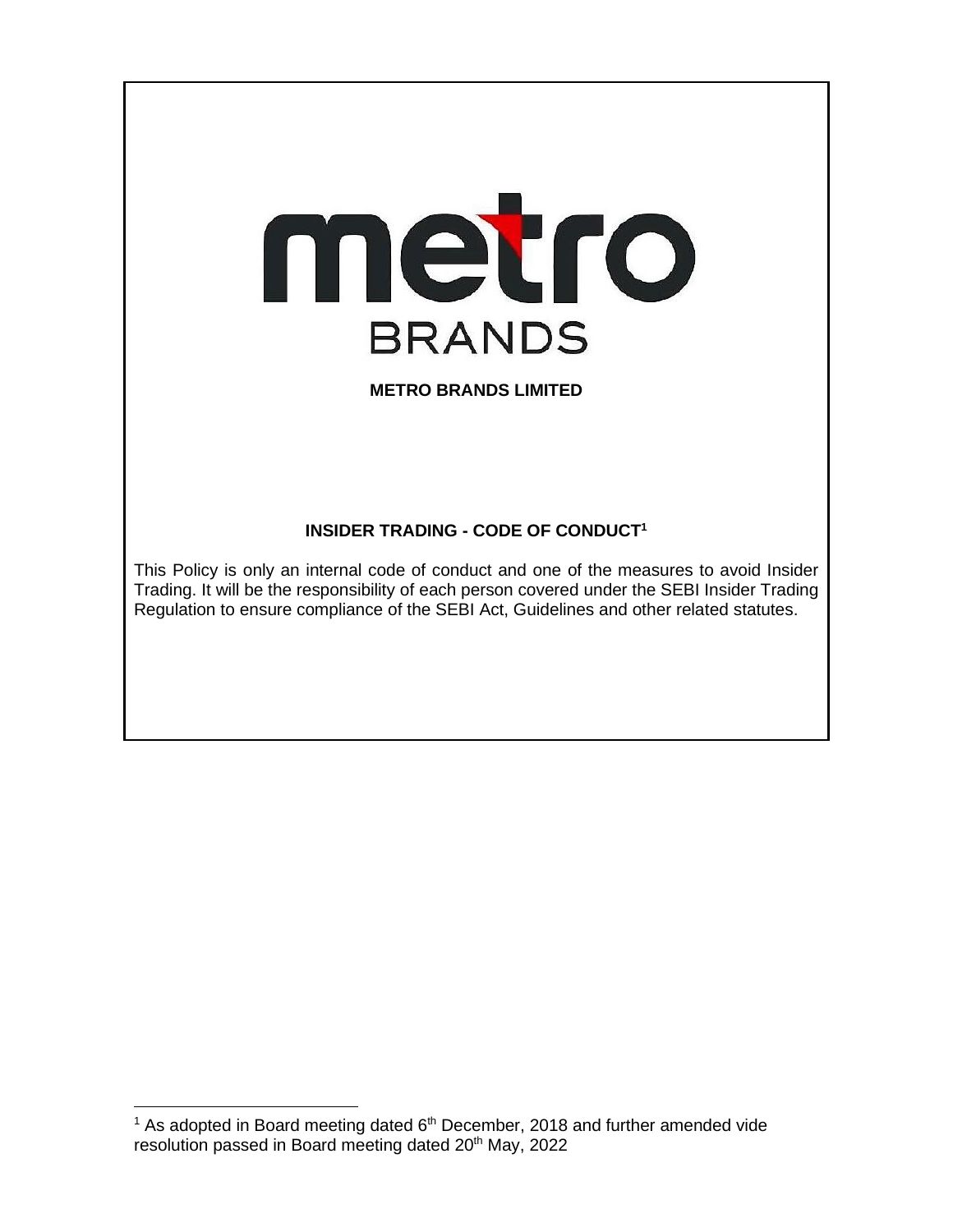### **Chapter 1- Preliminary and Restrictions on Insider Trading**

### **1.1 Background**

The Metro Brands Limited Insider Trading - Code of Conduct (**"Code of Conduct"**) for prevention of Insider Trading is framed pursuant to Regulation 12(1) of SEBI (Prohibition of Insider Trading) Regulations, 2015 ("**PIT Regulations**"). This code is being framed with an aim that the Connected Persons & Designated Persons (*defined hereinafter*) of Metro Brands Limited ("the Company") and their Dependents shall not derive any benefit or assist others to derive any benefit from the access to and possession of price sensitive information about the Company which is not in the public domain and thus constitutes Insider information.

This Code of Conduct has become effective from December 22, 2021, i.e. the date of listing of the Equity Shares of the Company on the Bombay Stock Exchange ("**BSE**") and the National Stock Exchange ("**NSE**"), and together ("**Stock Exchanges"**).

### **1.2 Objective of this Code of Conduct**

This Code of Conduct has been prepared by adopting the standards set out in Schedule B of the Regulations in order to regulate, monitor and report trading by Connected Persons & Designated Persons towards achieving compliance with the PIT Regulations.

### **1.3 Definitions**

- *(a) "Act"* means the Securities and Exchange Board of India Act, 1992.
- *(b) "Associate Company"* means a Company which has control of at least 20% of total paid up share capital of the Company or of business decisions under an agreement.
- *(c) "SEBI/Board"* means Securities and Exchange Board of India.
- *(d) "Company"* means Metro Brands Limited.
- *(e) "Connected person"* means:
	- (i) Any person who is or has during the six (6) months prior to the concerned act been associated with the Company, directly or indirectly, in any capacity including by reason of frequent communication with its officers or by being in any contractual, fiduciary or employment relationship or by being a director, officer or an employee of the Company or holds any position including a professional or business relationship between himself and the Company whether temporary or permanent, that allows such person,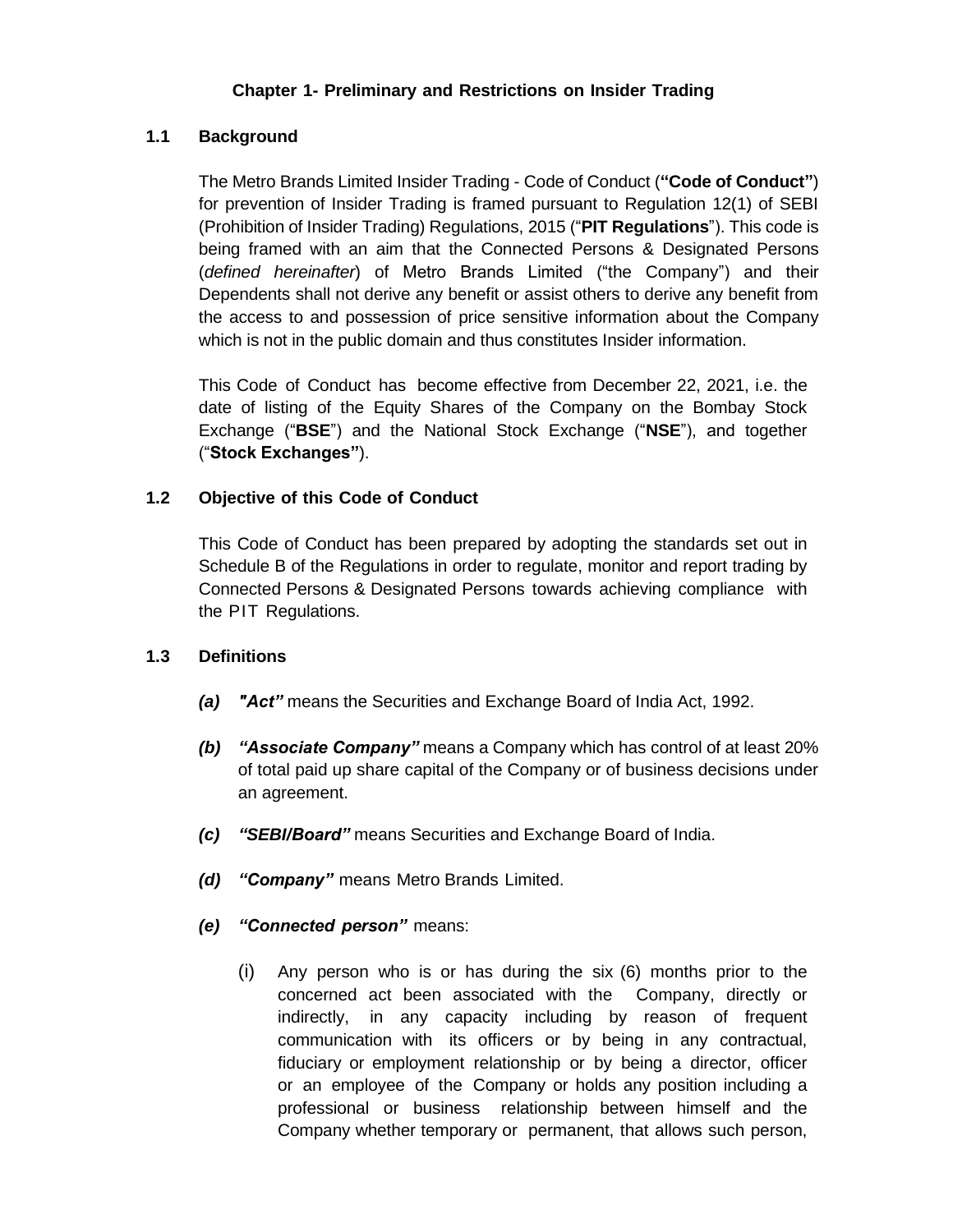directly or indirectly, access to unpublished price sensitive information or is reasonably expected to allow such access.

- (ii) Without prejudice to the generality of the foregoing, the persons falling within the following categories shall be deemed to be connected persons unless the contrary is established –
	- (a) an Immediate Relative of Connected Persons specified in clause (i); or
	- (b) a holding company or associate company or subsidiary company; or
	- (c) an intermediary as specified in Section 12 of the Act or an employee or director thereof; or
	- (d) an investment company, trustee company, asset management company or an employee or director thereof; or
	- (e) an official of a stock exchange or of clearing house or corporation; or
	- (f) a member of board of trustees of a mutual fund or a member of the board of directors of the asset management company of a mutual fund or is an employee thereof; or
	- (g) a member of the board of directors or an employee, of a public financial institution as defined in section 2 (72) of the Companies Act, 2013; or
	- (h) an official or an employee of a self-regulatory organization recognised by the Board; or
	- (i) a banker of the Company; or
	- (j) a concern, firm, trust, Hindu undivided family, company or association of persons wherein a director of the Company or his Immediate Relative or banker of the Company, has more than 10% (ten per cent) of the holding or interest;
- (iii) any other person designated as Connected Person by the Compliance Officer.

# *(f)* **"***Designated Persons"* means:

- (i) Promoters & Promoter Group of the Company;
- (ii) Members of the Board of Directors of the Company;
- (iii) Executive Committee Members;
- (iv) Chief Executive Officer (CEO);
- (v) Chief Operating Officer (COO);
- (vi) Chief Financial Officer (CFO);
- (vii) Company Secretary;
- (viii) Head of the Departments;
- (ix) All employees of the Accounts & Finance Department;
- (x) All employees of Legal & Secretarial Department;
- (xi) CEOs & CFOs of subsidiary company(ies) and Associate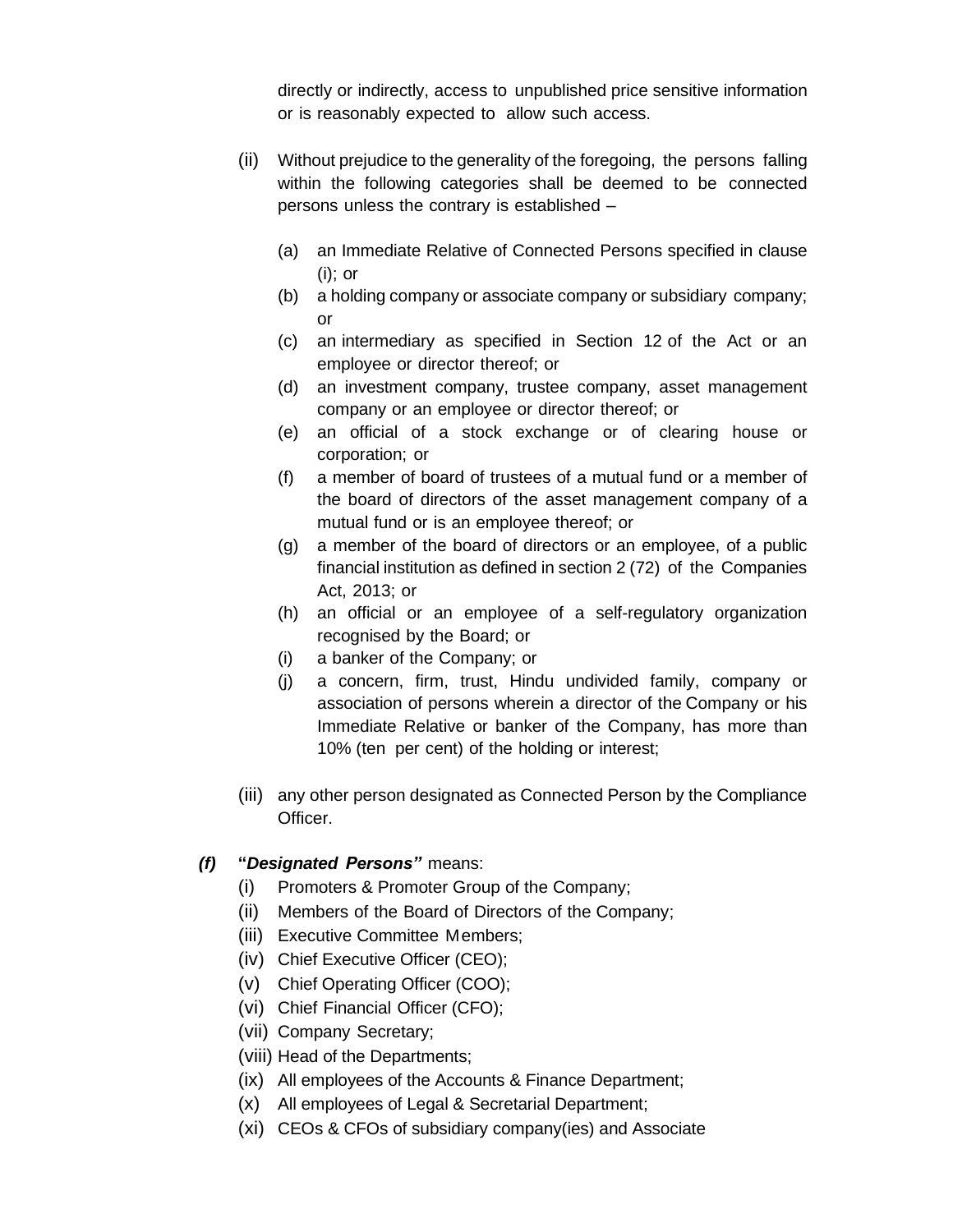Company(ies);

- (xii) Head of Internal Audit Department;
- (xiii) Secretaries/Executive Assistants reporting to the Chairman, the Managing Director, the CEO, the CFO, the COO; and
- (xiv) Such other persons as may be identified by the Compliance Officer.
- *(g) "Generally available information"* means information that is accessible to the public on a non-discriminatory basis.
- *(h) "Immediate relative"* means a spouse of a person, and includes parent, sibling and child of such person or of the spouse, any of whom is either dependent financially on such person or consults such person in taking decisions relating to trading in securities.
- *(i) "Insider"* means any person who is:
	- (i) a Connected Person; and/or
	- (ii) a Designated Person; and/or
	- (iii)in possession of or having access to unpublished price sensitive information.
- *(j) "Promoter"* shall have the meaning assigned to it under the Securities and Exchange Board of India (Issue of Capital and Disclosure Requirements) Regulations, 2018 or any modification thereof.
- *(k) "Promoter Group"* shall have the meaning assigned to it under the Securities and Exchange Board of India (Issue of Capital and Disclosure Requirements) Regulations, 2018 or any modification thereof.
- *(l) "Securities"* shall have the meaning assigned to it under the Securities Contracts (Regulation) Act, 1956 (42 of 1956) or any modification thereof, except units of a mutual fund.
- *(m) "Trading"* means and includes subscribing, buying, selling, dealing, or agreeing to subscribe, buy, sell, deal in any securities, and "trade" shall be construed accordingly.
- *(n) "Trading day"* means a day on which the recognised stock exchanges are open for trading.
- *(o) "Unpublished price sensitive information" ("UPSI")* means any information, relating to the Company or its securities, directly or indirectly, that is not generally available which upon becoming generally available, is likely to materially affect the price of the securities and shall, ordinarily include but is not restricted to, information relating to: –
	- (i) financial results;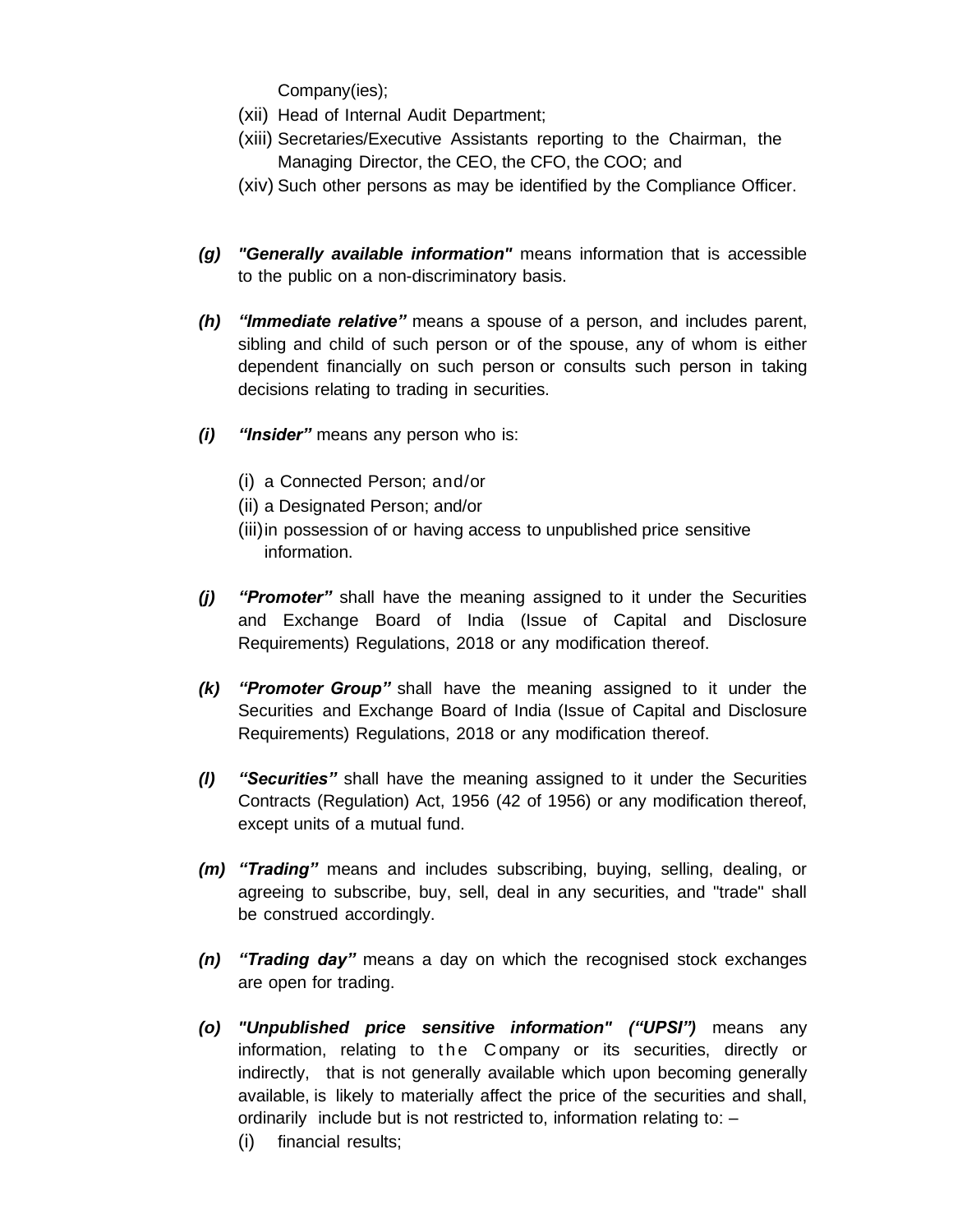- (ii) dividends;
- (iii) change in capital structure;
- (iv) mergers, de-mergers, acquisitions, de-listings, disposals and expansion of business and such other transactions; and
- (v) changes in key managerial personnel;

Words and expressions used and not defined in the Policy but defined in the PIT Regulations as amended from time to time, Act, the Depositories Act, 1996, the Securities and Exchange Board of India (Depositories and Participants) Regulations, 2018 or the Companies Act, 2013 and rules and regulations made thereunder shall have the meanings respectively assigned to them in those legislations.

### **1.4 Compliance Officer**

The Company has appointed the Company Secretary as the Compliance Officer for the purposes of the Regulations, who shall work subject to guidance of the Chairman and the Board of Directors.

### **1.5 Communication or procurement of UPSI**

- (1) No Insider shall communicate, provide, or allow access to any UPSI relating to the Company or securities listed or proposed to be listed by the Company, to any person including other Insiders except where such communication is in furtherance of legitimate purpose, performance of duties or discharge of legal obligations.
- (2) No person shall procure from or cause the communication by any Insider of UPSI, relating to the Company or securities listed or proposed to be listed by the Company, except in furtherance of legitimate purpose, performance of duties or discharge of legal obligations.
- (3) Any person in receipt of UPSI pursuant to a 'legitimate purpose' shall be considered an 'Insider' for purposes of this Code and due notice shall be given to such persons to maintain confidentiality of such UPSI in compliance with this Code.

The term 'legitimate purpose' shall include sharing of UPSI in the ordinary course of business by an Insider with partners, collaborators, lenders, customers, suppliers, merchant bankers, legal advisors, auditors, insolvency professionals or other advisors or consultants, provided that such sharing has not been carried out to evade or circumvent the prohibitions under this Code.

(4) Notwithstanding anything contained herein, UPSI may be communicated, provided, allowed access to or procured, in connection with a transaction that would: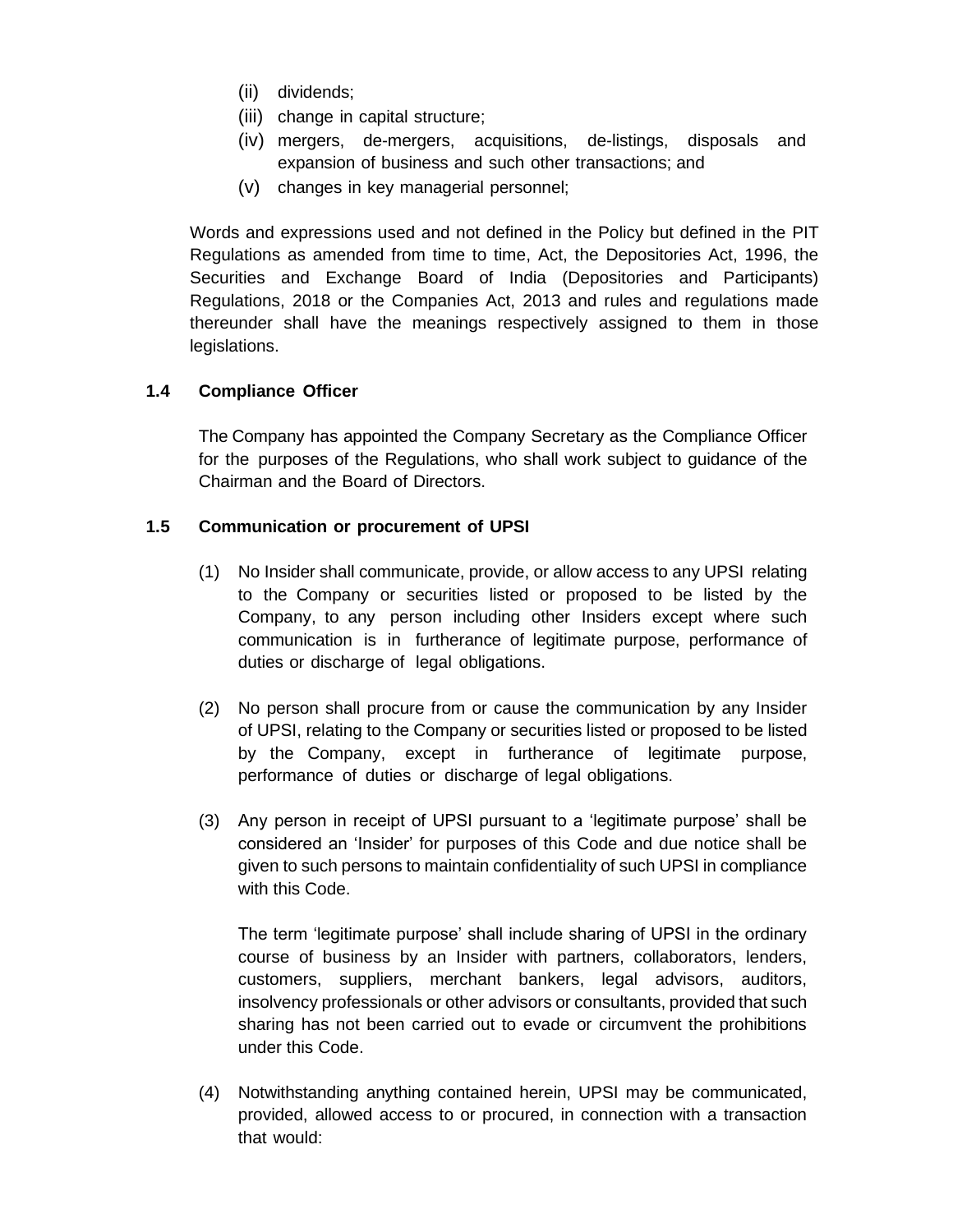- (i) entail an obligation to make an open offer under the takeover regulations where the Board of Directors of the Company is of informed opinion that the sharing of such information is in the best interests of the Company;
- (ii) not attract the obligation to make an open offer under the takeover regulations but where the Board of Directors of the Company is of informed opinion that the sharing of such information is in the best interest of the Company and the information that constitutes UPSI is disseminated to be made generally available at least two trading days prior to the proposed transaction being affected in such form as the Board of Directors of the Company may determine to be adequate and fair to cover all relevant and material facts.
- (5) For purposes of point (3) above, the Board of Directors of the Company shall require the parties to execute agreement for confidentiality and nondisclosure obligations on the part of such parties and such parties shall keep information so received confidential, except for the purpose of the above point (3) and shall not otherwise trade in securities of the Company when in possession of UPSI.

### **1.6 Trading when in possession of unpublished price sensitive information**

No Insider shall trade in securities of the Company when in possession of UPSI.

### **1.7 Procedure**

To prevent the misuse of confidential information, the Company shall have process of maintaining securely, computer files containing confidential information and physical storage of documents relating to UPSI.

All the UPSI shall be handled on "need to know basis", i.e., UPSI should be disclosed only to those who need the information to discharge their duty and whose possession of such information will not give rise to a conflict of interest or appearance of misuse of the information. All the non-public information directly received by any employee should immediately be reported to the head of the department.

# **1.8 Pre-clearance of trades**

(i) All Designated Persons who intend to trade in the securities of the Company (either in their own name or in any Immediate Relative's name) i.e. buy or sell securities and if the value of the securities likely to be traded, whether in one transaction or a series of transactions over any calendar quarter, aggregates to a traded value in excess of Rs. 10 lakhs (Rupees ten lakh), should pre-clear the transactions by making an application in the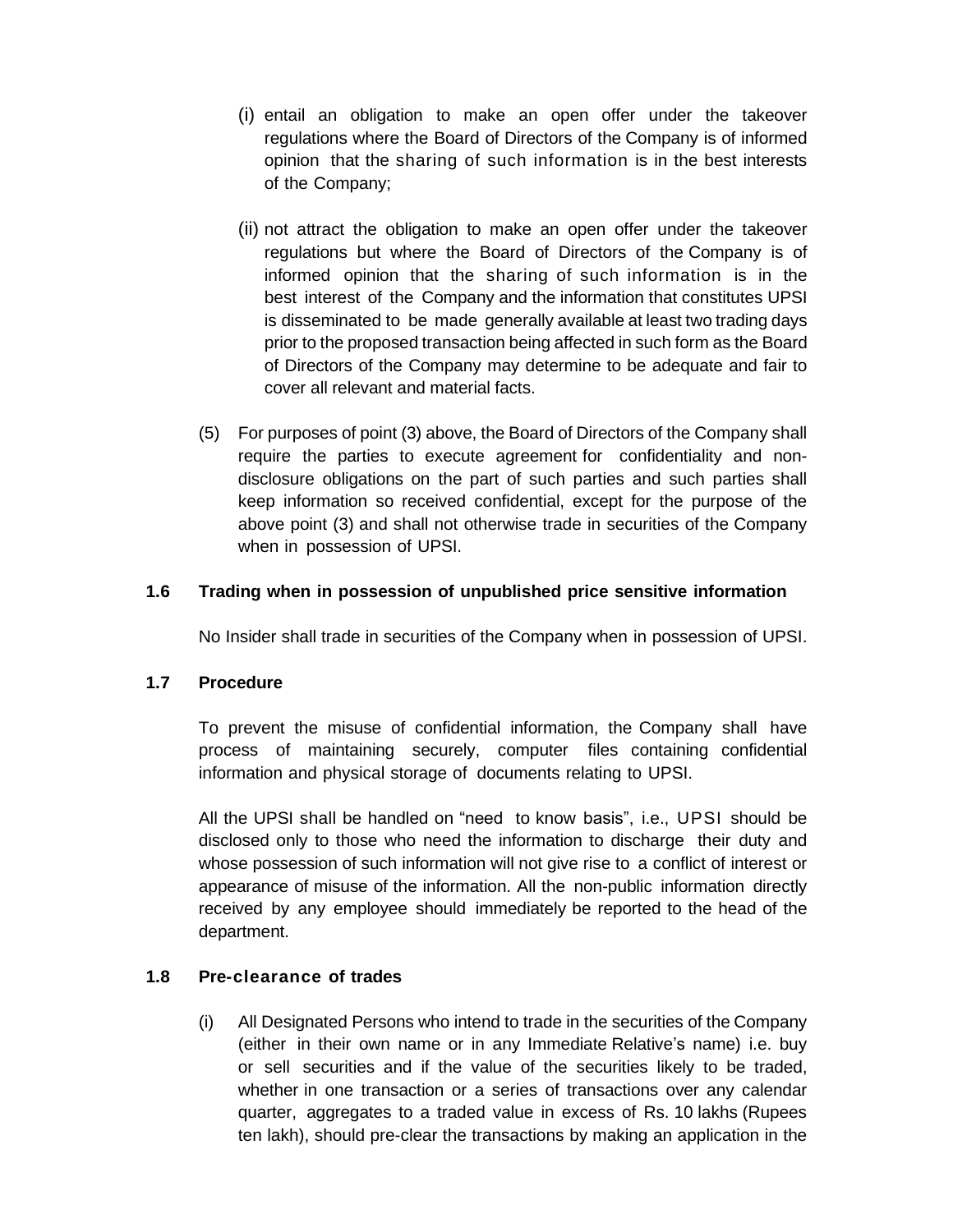prescribed format to the Compliance Officer indicating the estimated number of units of securities that the designated person or Immediate Relative(s) intends to trade, the details as to the depository with which (s)he has a security account, the details as to the securities in such depository mode and such other details as specified in the form and also declare that the applicant is not in possession of UPSI.

- (ii) The Compliance Officer shall also determine whether any such declaration is reasonably capable of being rendered inaccurate.
- (iii) All designated persons of the Company and their Immediate Relatives shall execute their order in respect of securities of the Company within 7 (seven) trading days after the approval of pre-clearance is given. If the order is not executed within 7 (seven) trading days after the approval is given, the employee must obtain the pre-clearance for the transaction again.

### **1.9 No Trading Period**

- (i) The trading period during which the Company's securities can be traded is called trading window. The trading window shall be closed during the time the price sensitive information is un-published.
- (ii) When the trading window is closed, the Designated Persons (including their Immediate Relatives) shall not trade in the Company's securities in such period.
- (iii) The trading window shall be, *inter-alia* closed at the time of:
	- (a) Declaration of Financial results;
	- (b) Declaration of dividends (interim and final);
	- (c) Change in capital structure;
	- (d) Mergers, de-mergers, acquisitions, delistings, disposals and expansion of business;
	- (e) Changes in key managerial personnel;
	- (f) Material events in accordance with the listing agreement;
	- (g) Such other time as the compliance officer determines that a designated person or class of designated person is reasonably expected to have possession of UPSI;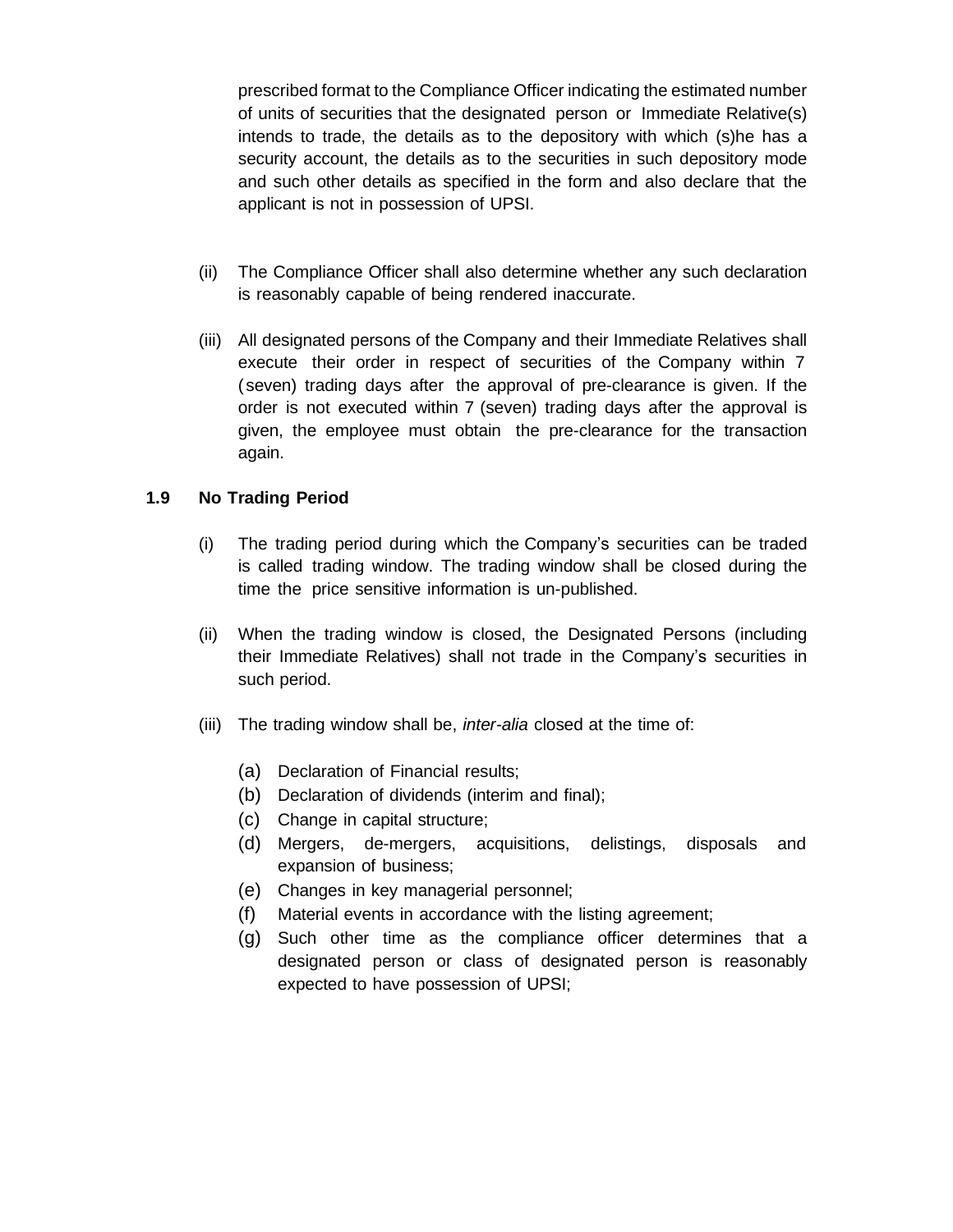- (iv) The Compliance Officer shall also close the trading window when she/he determines that a designated person or class of designated persons can reasonably be expected to have possession of UPSI. Such closure shall be imposed in relation to such securities to which such UPSI relates.
- (v) The trading window shall be opened 48 hours after the UPSI becomes generally available.
- (vi) The trading window shall also be applicable to any person having contractual or fiduciary relation with the Company such as auditors, accountancy firms, law firms, analysts, consultants etc., assisting or advising the Company.

### **1.10 Holding Period**

- (i) The designated persons who are permitted to trade as above shall not enter into a contra trade i.e., sell or buy any number of securities during the next 6 ( six) months following the prior transaction. The designated persons shall also not take positions in derivative transactions in the securities of the Company at any time. The Compliance Officer may be empowered to grant relaxation from strict application of such restrictions for reasons to be recorded in writing provided that such relaxation does not violate the PIT Regulations.
- (ii) In case a contra trade is executed, inadvertently or otherwise, in violation of such a restriction, the profits from such trade shall be liable to be disgorged for remittance to SEBI for credit to the Investor Protection and Education Fund administered by SEBI under the applicable law.

# **1.11 Maintainance of Structural Digital Database**

- i. The Board of Directors or head of the Company shall ensure that a structured digital database is maintained containing the nature of UPSI and the names of such persons who have shared the information and also the names of such persons with whom information is shared under PIT Regulations along with the permanent account number or any other identifier authorized by law where permanent account number is not available. Such database shall not be outsourced and shall be maintained internally with adequate internal controls and checks such as time stamping and audit trails to ensure non tampering of the database.
- ii. The Board of Directors or head of the Company shall ensure that the structured digital database is preserved for a period of not less than 8 (eight) years after completion of the relevant transactions and in the event of receipt of any information from the Board regarding any investigation or enforcement proceedings, the relevant information in the structured digital database shall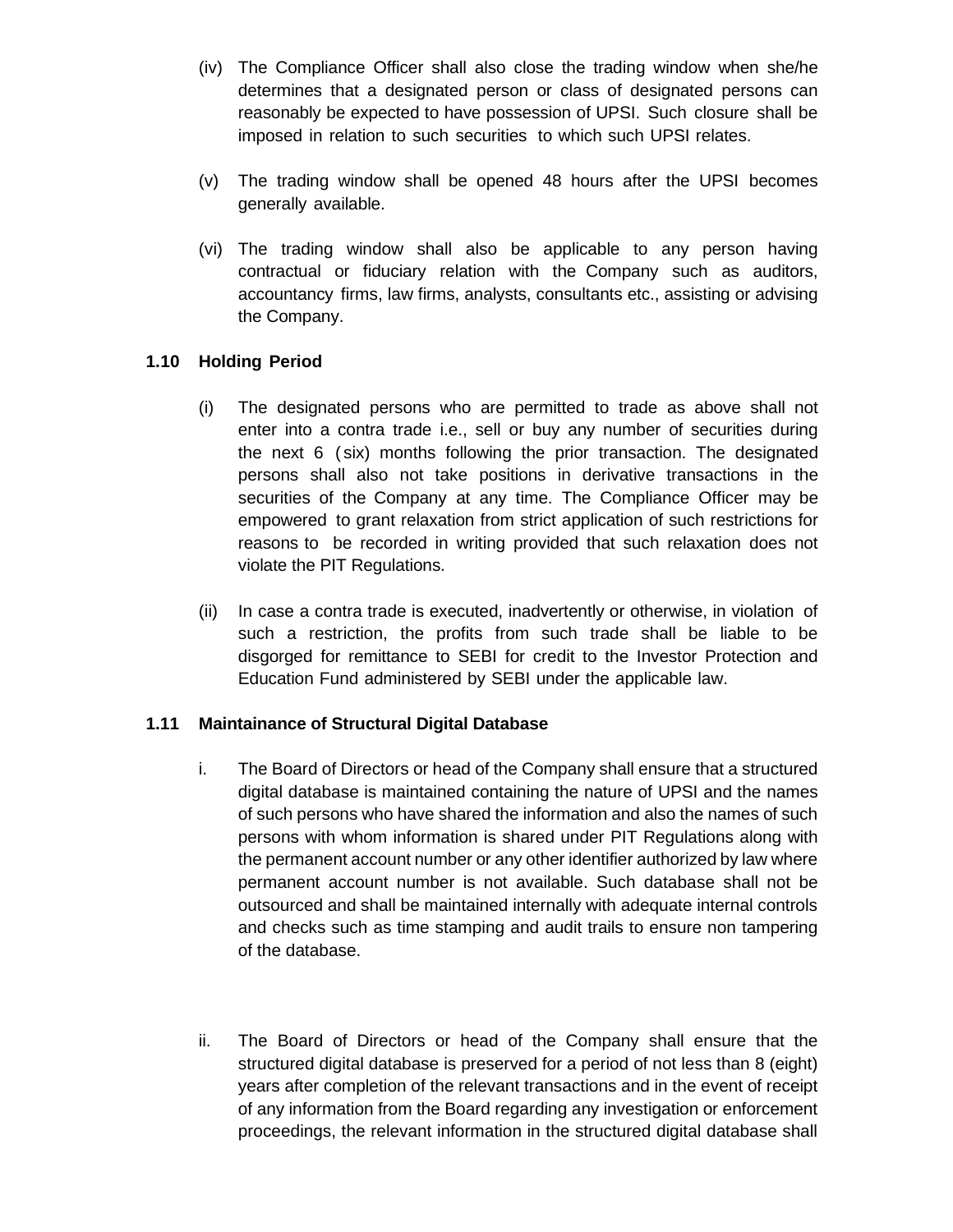### **Chapter 2 - Disclosures & Reporting**

Apart from the restrictions mentioned in Chapter 1, the Company is required to obtain certain disclosures and levy penalties as and when deemed fit.

The disclosures to be made by any person under this Chapter shall also include those relating to such person's Immediate Relatives and any other person for whom such person takes trading decisions.

### **2.1 Initial Disclosure**

- (i) All the Promoters, members of Promoter Group, Key Managerial Personnel and Directors are required to send the details of their holdings in securities of the Company within 30 days of this Code becoming effective to the Compliance Officer.
- (ii) Every person on appointment as a Key Managerial Personnel or a director of the Company or upon becoming a promoter shall disclose his holding of securities of the Company as on the date of appointment or becoming a promoter, to the the Company within seven (7) days of such appointment or becoming a promoter.

### **2.2 Continual Disclosure**

Every promoter, members of Promoter Group, employee and director of the Company shall disclose to the Company in the prescribed format, the number of such securities acquired or disposed of within two trading days of such transaction if the value of the securities traded, whether in one transaction or a series of transactions over any calendar quarter, aggregates to a traded value in excess of Rs. 10 lakh (Rupees ten lakh) or such other value as may be specified.

The Company shall notify the particulars of such trading to the Stock Exchanges where its securities are listed within two trading days of receipt of the disclosure or from becoming aware of such information.

### **2.3 Disclosure by other connected persons**

The Compliance Officer, at his/her discretion, may require any other Connected Person or class of Connected Persons to make disclosures of holdings and trading in securities of the Company as and when he/she deems fit in order to monitor compliance with these regulations.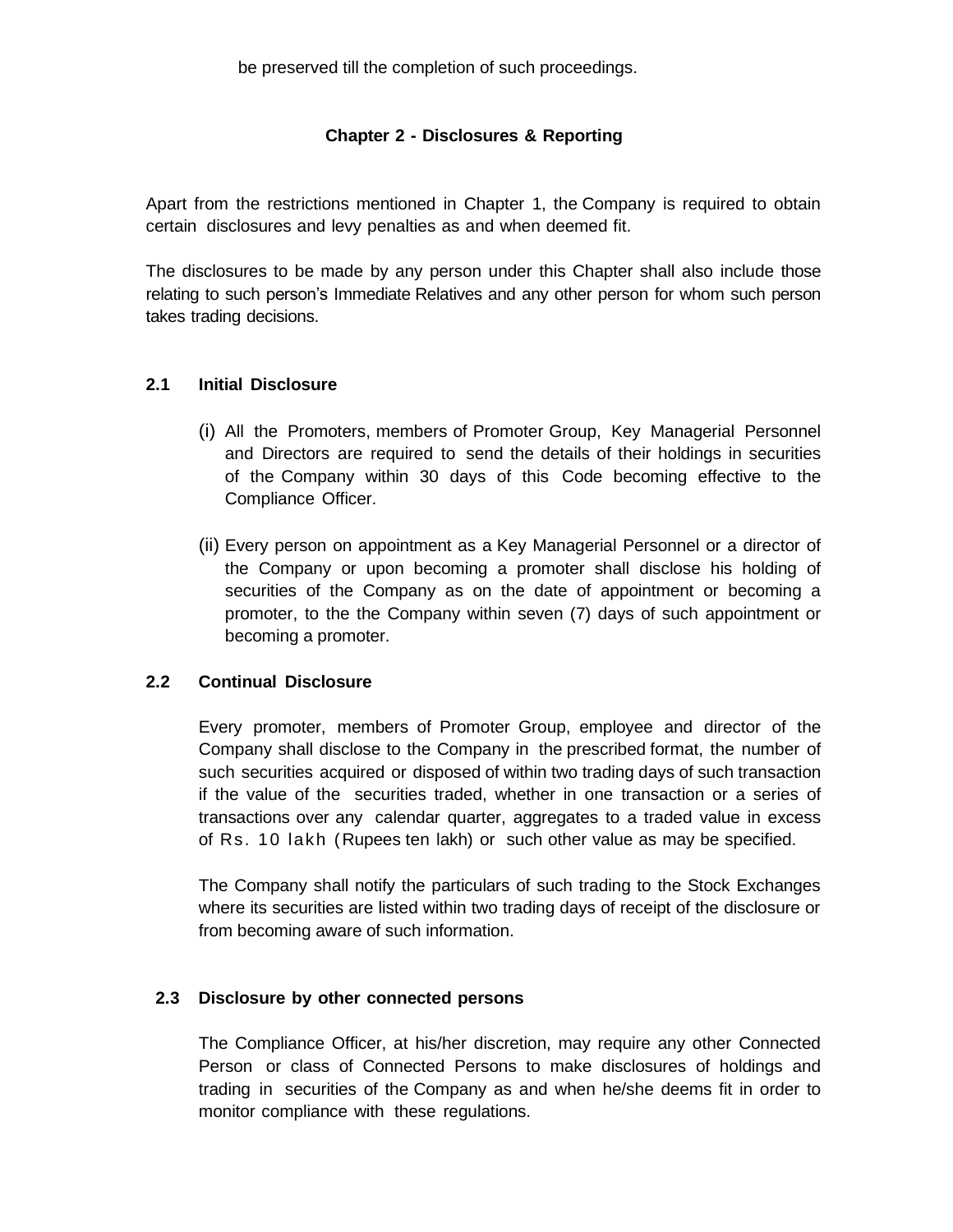## **2.4 Reporting to the Board and Maintenance of Disclosures**

- (i) The Company has entered into an arrangement for an online portal to manage and keep records of the disclosures and submissions required to be made by Connected Persons or Designated Persons pursuant to PIT Regulations. In this regard, all prescribed formats/functionalities/annexures as are available on the online portal will be used as appropriate.
- (ii) The Compliance Officer shall place, before the Chairman of the Audit Committee on a quarterly basis, details of trading in the Company Securities by the Designated Persons and the accompanying documents that such persons had executed under the pre-clearance procedure as envisaged under this Code.
- (iii) The Compliance Officer shall maintain records of all the declarations in appropriate forms given by the Designated Persons for a minimum period of five (5) years.
- (iv) The Secretarial department shall acknowledge receipt of the Declaration Form received.

### **2.5 Amendment of this Code**

The Board of Directors of the Company may change/amend this Code from time to time at its sole discretion and/or in pursuance of any amendments made in the PIT Regulations.

In the event of any conflict between the provisions of this Code of Conduct and of the Act or PIT Regulations or any other statutory enactments, rules, the provisions of such Act or PIT Regulations or statutory enactments, rules shall prevail over this Code of Conduct. Any subsequent amendment/modification in the PIT Regulations, Act and/or applicable laws in this regard shall automatically apply to this Code of Conduct.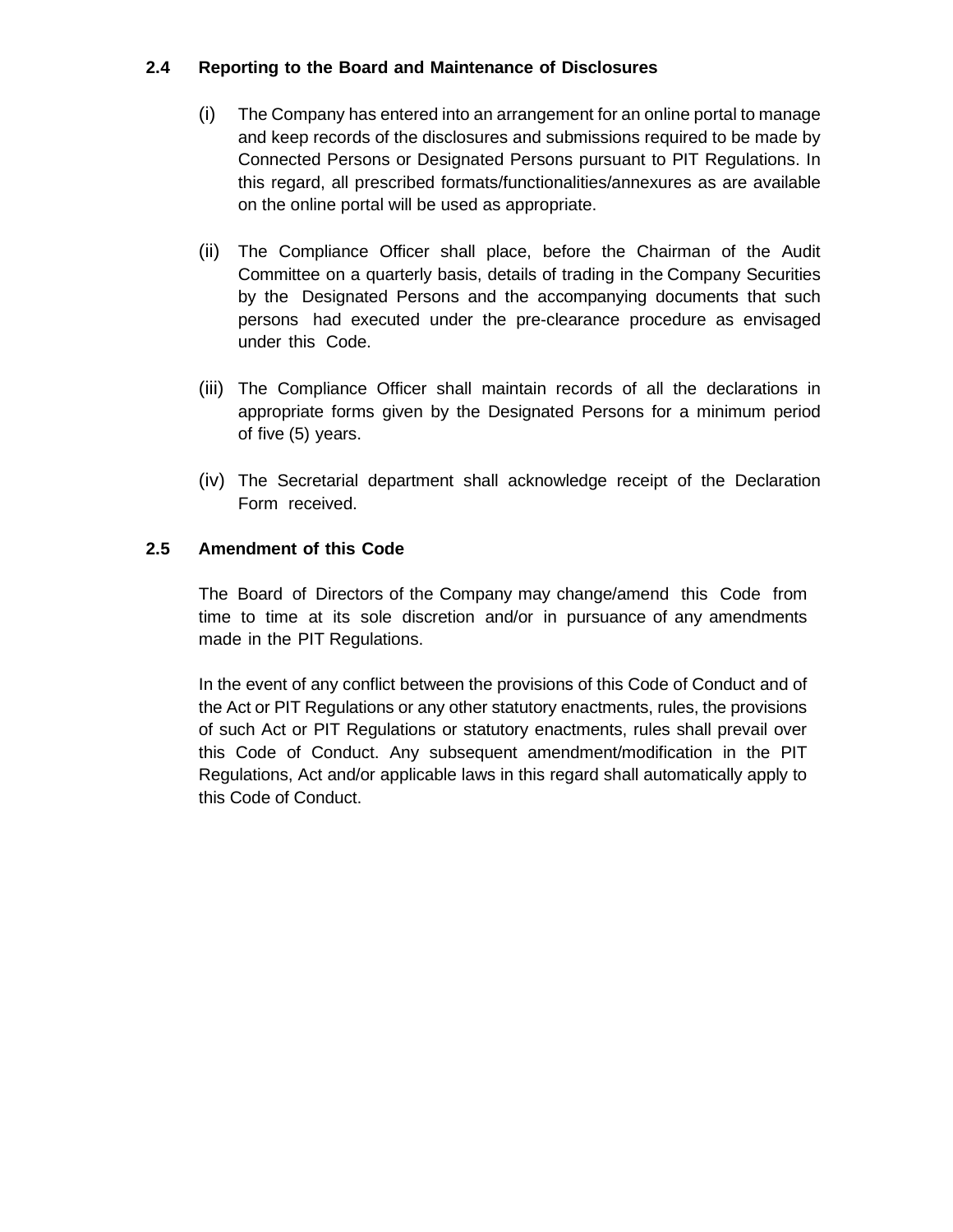### **3.1 Penalty for non-compliance**

Any Insider who trades in securities in contravention of the provisions of this Code or PIT Regulations shall be guilty of insider trading and shall be *inter-alia* liable for punishment and penalty as mentioned in this Code of Conduct and the PIT Regulations.

In case of any violation of PIT Regulation, the Company shall promptly inform the Stock Exchanges where the concerned securities are traded, in such form and in such manner as may be specified by the Board from time to time.

### **3.2 Penalty for non- compliance with the Code of Conduct**

| <b>Categories of Non-compliance Penalty / Disciplinary Action</b> |                                                                                                                                                                                                   |                                                                                                                                                                                                                                                                                                    |
|-------------------------------------------------------------------|---------------------------------------------------------------------------------------------------------------------------------------------------------------------------------------------------|----------------------------------------------------------------------------------------------------------------------------------------------------------------------------------------------------------------------------------------------------------------------------------------------------|
| A                                                                 | <b>Substantive Non-compliance</b>                                                                                                                                                                 |                                                                                                                                                                                                                                                                                                    |
| 1.                                                                | Trading during prohibited period Any of<br>the following actions or a combination<br>thereof depending upon severity of each<br>case.                                                             | Any of the following actions or a combination<br>thereof depending upon severity of each case:<br>Issue a Reprimand Letter, or<br>i.<br>Upto two times the amount of gain made<br>ii.                                                                                                              |
| 2.                                                                | Undertaking opposite transactions /<br>derivatives transactions                                                                                                                                   | or loss avoided; or<br>Upto gross one month salary; or<br>iii.                                                                                                                                                                                                                                     |
| 3.                                                                | Trading without seeking preclearance<br>of trades                                                                                                                                                 | Recovery, clawback; or<br>iv.<br>Termination from service; or<br>v.<br>Debar from trading in Company's shares<br>vi.<br>for a period as determined and deemed fit<br>by the Company                                                                                                                |
| <b>B.</b>                                                         | <b>Procedural Non-compliance</b>                                                                                                                                                                  |                                                                                                                                                                                                                                                                                                    |
| 1.                                                                | Non submission or delay in submission<br>of post-transaction disclosure (Form C)                                                                                                                  | notice for the first instance of<br>Warning<br>noncompliance and for every repeated act $-$ a<br>fine upto Rs. 25,000/-.                                                                                                                                                                           |
| C.                                                                | Non-compliance pertaining to UPSI                                                                                                                                                                 |                                                                                                                                                                                                                                                                                                    |
| 1.                                                                | Trading on basis of UPSI When SEBI<br>establishes that the person possessed<br>UPSI at the time of trading /<br>recommendation was made on basis of<br>UPSI or communication of UPSI was<br>done; | In such cases the Company can take action for<br>such violation of Insider Trading Regulations<br>which may extend up to termination of service.<br>Additionally, the Company may take disciplinary<br>action against a person, including, monetary<br>penalty, wage freeze, suspension, recovery, |
| 2.                                                                | Making recommendations directly or<br>indirectly on basis of UPSI                                                                                                                                 | claw back, termination etc., in line with the<br>Policy and Procedure for Inquiry in case of leak<br>or suspected leak of UPSI.                                                                                                                                                                    |
| 3.                                                                | Communication / passing of UPSI                                                                                                                                                                   |                                                                                                                                                                                                                                                                                                    |

### **Penalty for contravention of the Code of Conduct**